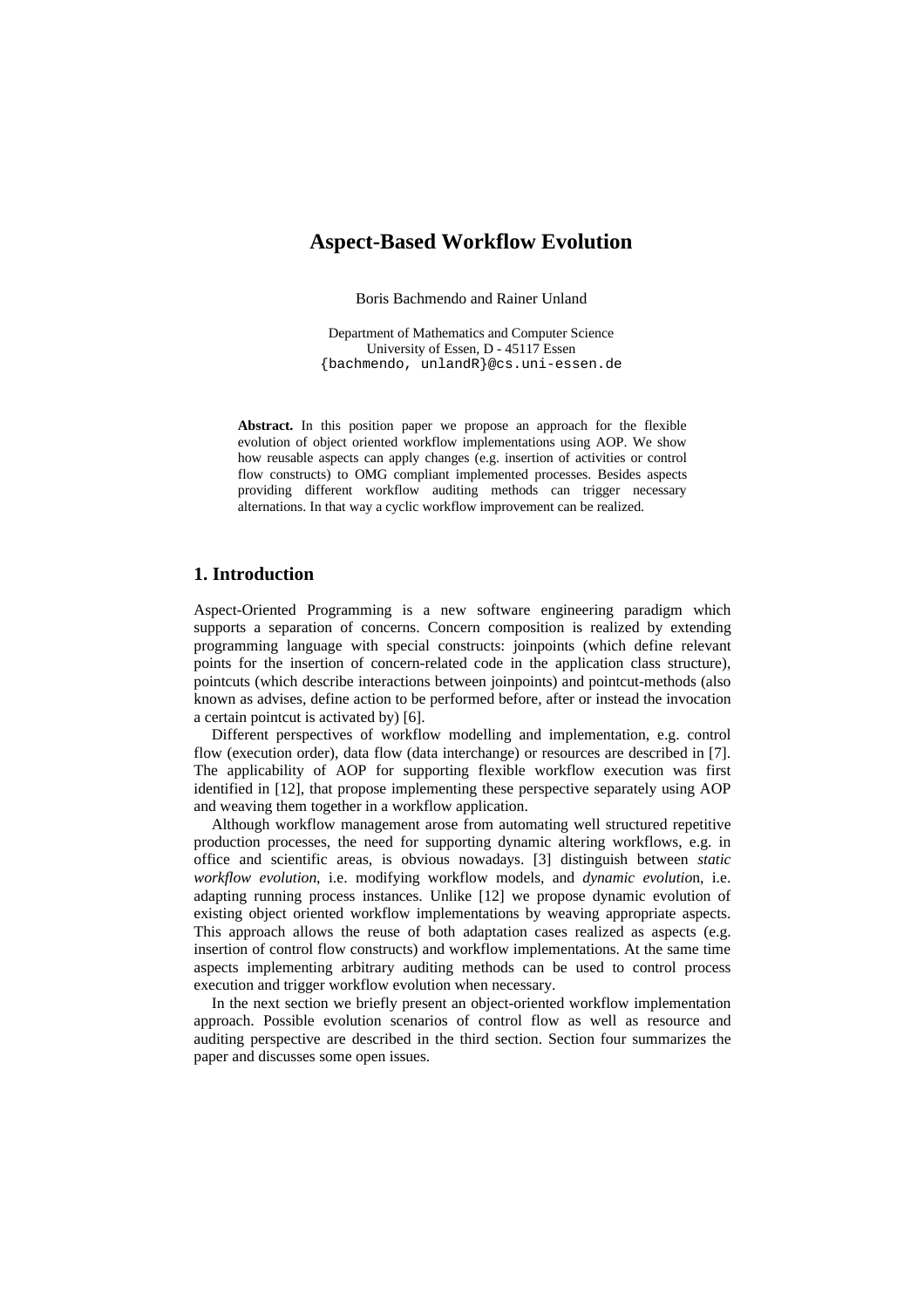

**Fig. 1.** Simplified Workflow Management Facility Model

## **2. Object-Oriented Workflow Implementation**

First workflow management systems (WfMS) had a highly centralized architecture with a single workflow engine (e.g. FlowMark) or multiple replicated execution units (e.g. MOBILE [7]). But an optimal level of flexibility and scalability can only be provided by a truly distributed object-oriented implementation, where workflows are realized as independent distributed objects. In order to standardize object-oriented WfMS and to make them compliant to Object Management Architecture the OMG proposed the Workflow Management Facility Specification. Since we will explain our approach using this model as a reference, we will briefly outline it in the following.

A simplified version of Workflow Management Facility Model [10] is depicted in Figure 1. WfRequester interface represents a request for some job to be done. WfProcess has to perform the work, inform its requester upon completion and deliver him the execution result. The requester uses WfProcessMgr to create a process instance, i.e. it is a factory and locator for the instances of certain process type. WfExecutionObject is a basic interface which contains common members of WfProcess and WfActivity. While a WfProcess implements an instance of a particular process model, the single process steps are represented by WfActivity. The process creates corresponding activities and defines its context (i.e. input data). The result that is produced by activity can be used to determine the following one. WfActivity can also act as WfRequester, thereby the process it creates becomes a subprocess of its owner. WfResorce represents a resource necessary for activity execution.

### **3. Workflow Adaptation Using Aspect-Oriented Programming**

#### **3.1 Control Flow Perspective**

First of all we consider the control perspective and describe how the control flow can flexibly be changed using AOP. Figure 2 depicts the insertion of activities and control flow constructs, defined by the Workflow Management Coalition [14], such as sequence, split, join and iteration. Activity diagrams on the left side show a process fragment, while sequence diagrams to the right represent interactions between objects. Replaced control flows are depicted by dashed arrows in activity diagrams, while interactions contain some special constructs showing interceptions by the aspects.

In Figure 2a an activity (A1) which is an instance of WfActivityA is replaced by the instance of WfActivityB (A2). We assume WfActivityA and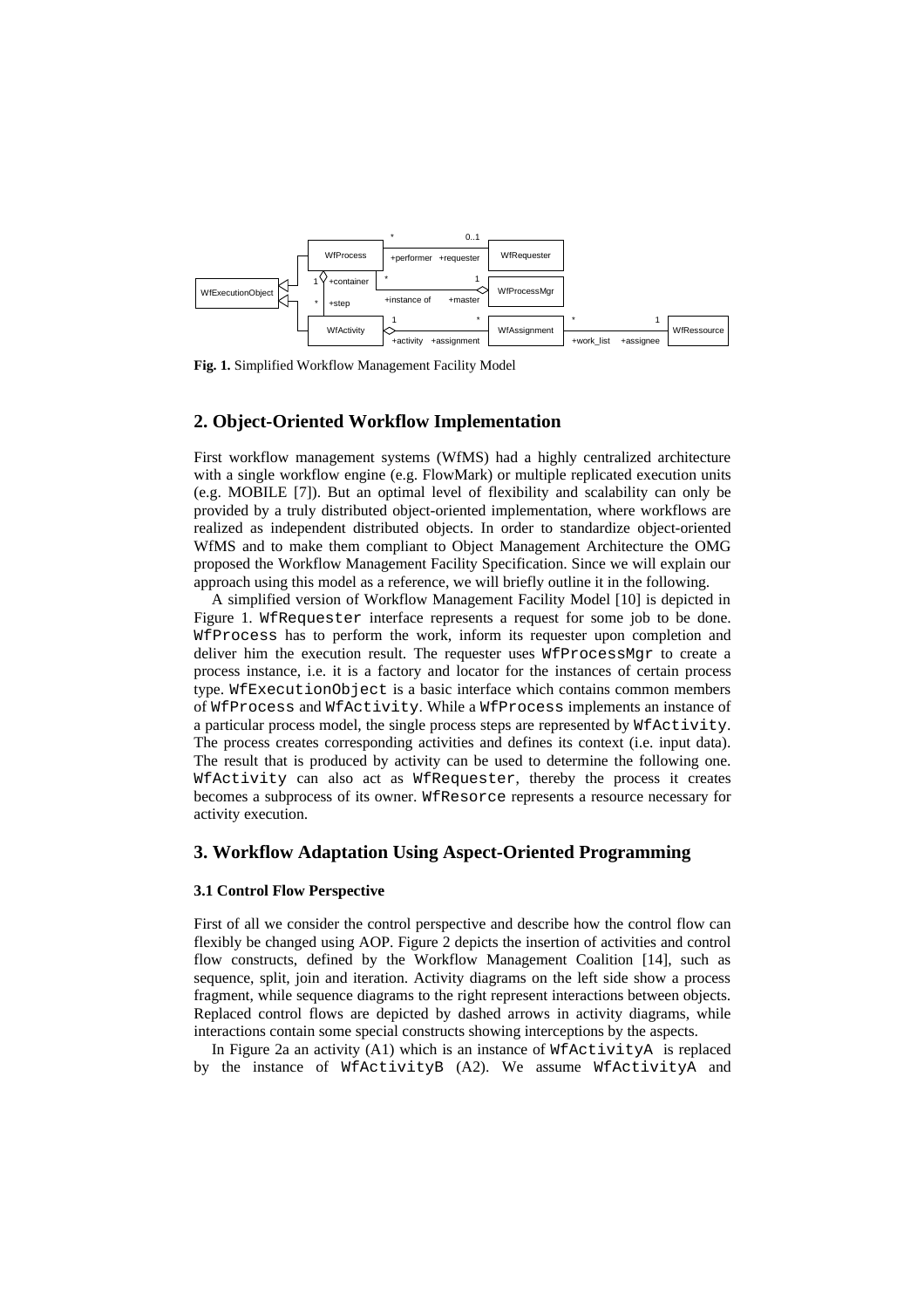WfActivityB to be subtypes of the OMG-interface WfActivity. In this case we use an aspect that has a pointcut activated by the invocation of an WfActivityAconstructor performed by WfProcess instance P. The corresponding pointcut method is executed *instead* of the original invocation. In the sequence diagram the original call is depicted as a dashed connector with a transparent dot at the beginning and transparent arrow at the end. Although this call is not executed it should especially be depicted for instead-invocations to clarify what pointcut was activated. The aspectual invocation is depicted by the connector between the caller object and the aspect instance with the black dot on the aspect side. It is labelled with the original method call.

In this case (Fig. 2a) the pointcut-method creates an instance of  $M$ EActivityB and returns it to P instead of a WfActivityA-object (we assume the process is handling its activities through the WfActivity interface). The context used for the creation of A2 can differ from the original data. A2 considers P as its owner process and reports it the execution results. Deletion of activities can be realized analogously by replacement by dummy activities.

In Figure 2b a new activity (A2) is inserted between two existing ones and all of them are executed in a sequence. The activity constructor invocation is once again intercepted by the aspect. But in contrast to the first example the pointcut method is executed *before* the constructor. It creates a new instance of WfActivityB. This activity cannot report its results to the process, because P is not aware of its existence and it would interpret the call as the result of A1. So the result is reported to the aspect and thereafter the intercepted constructer call is executed. The context passed over to A1 can be derived from the A2 result which in that way can influence the rest of the process.

Figure 2c shows an inserted AND-Split between the activities A0 and A1. A single thread of control now splits into two concurrently executing threads [14]: the old (starting with A1) and the new one (A2). In contrast to the previous case the aspect does not wait until A2 is finished before it continues the instantiation of A1. Therefore the context of A1 cannot be affected by A2, whose returning result is omitted since it is not relevant. An OR-Split (i.e. branching into several alternative threads) can be inserted analogously to the activity replacement with the help of an instead pointcut method. The method evaluates given conditions and decides on creating either A1 or A2 (XOR-Split) or both of them.

Multiple threads converge into a single one by using the join construct [14]. The insertion of an AND-join that merges parallel threads is depicted in the Figure 2d. Since the coordination of A0 and A1 is already handled by the process, the aspect has to ensure that A1 can only start after A2 is finished. Therefore one pointcut observes the final call of A2 that return the result and sets an internal flag as soon as it was executed. Another pointcut method intercepts the instantiation of A1 and lets it proceed only after the flag was set. If the converging branches are alternatives (OR-Join) the aspect has to detect the termination of the both, A0 and A2. It has to trigger the creation of A1 at the moment the first of these events occurs and has to prevent the instantiation when the second one takes place.

An iteration (i.e. repetitive execution of a process segment) is added in Figure 2e. Activity A1 is performed repeatedly as long as a certain condition is fulfilled. A before pointcut detecting the result delivery of A1 and starting it again and again, is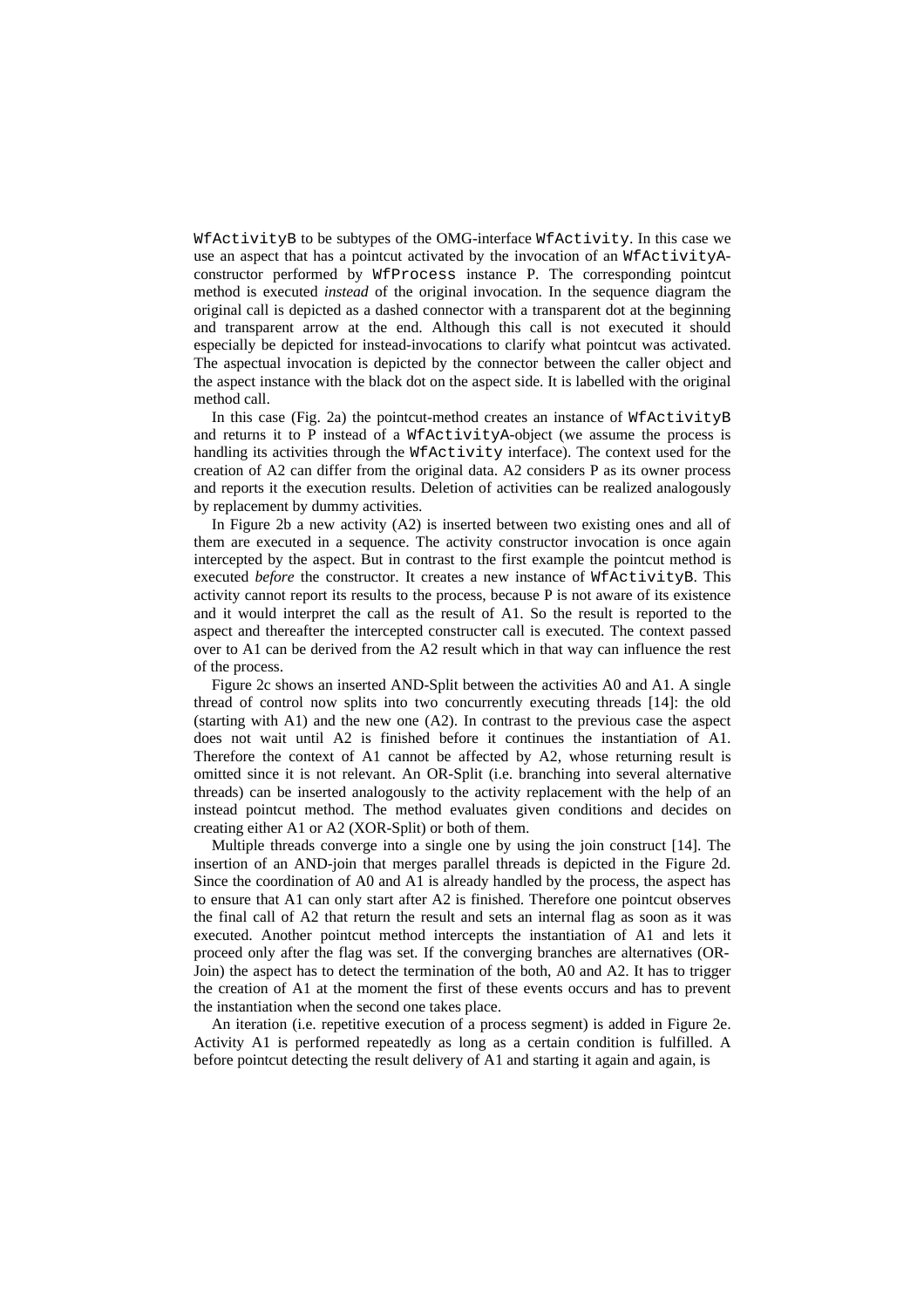

**Fig. 2.** Control flow adaptation using aspects.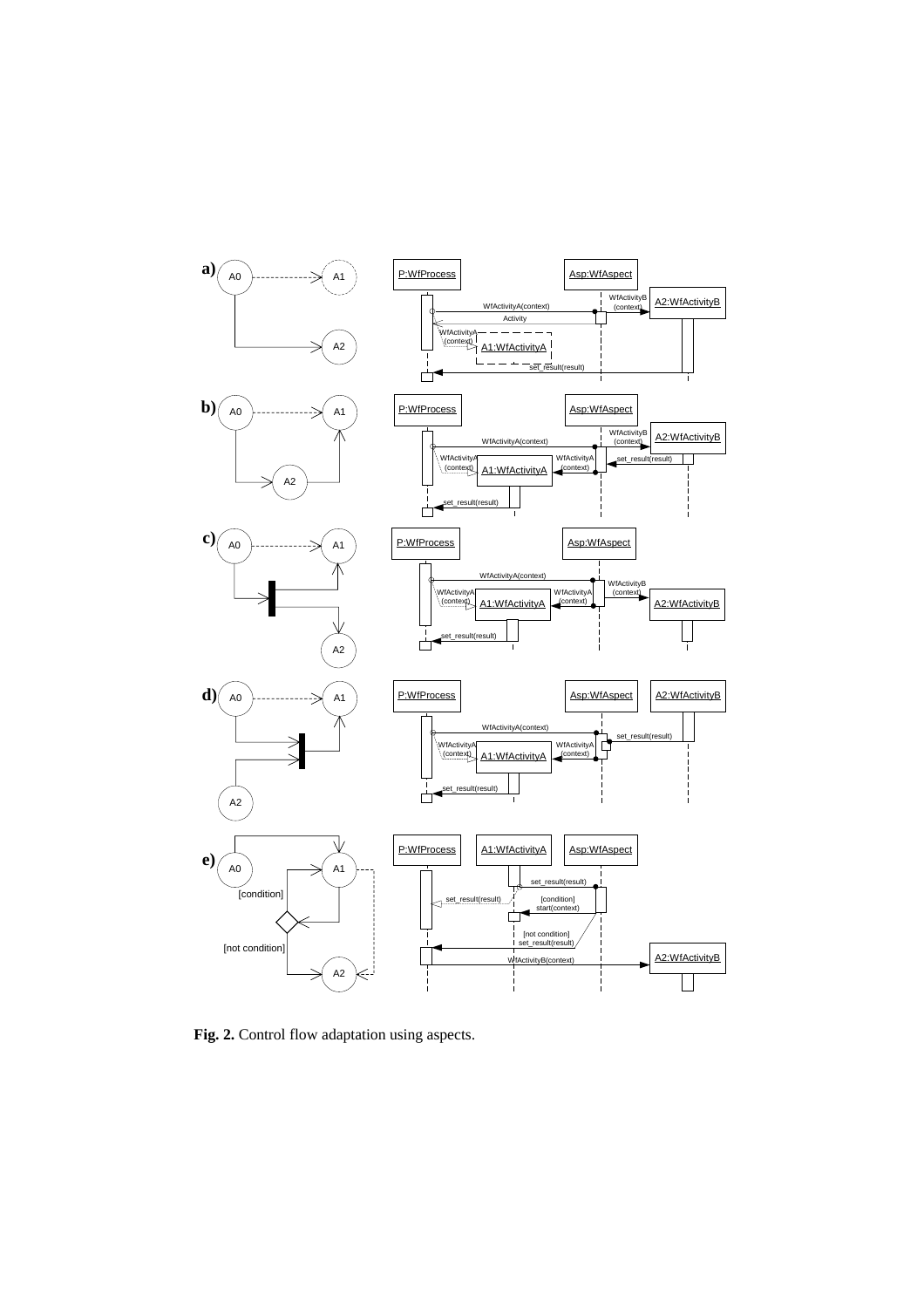not appropriate in this case, since it would mean that results are reported repeatedly to the process object, that cannot handle them, since it is not aware of the repetition. So the instead pointcut method is used. It checks the condition (which can be based on the returned result or an independent of A1) and either starts the activity once more or forwards the result of the last execution to the process. After the process object gets this result it instantiates the next activity A2.

#### **3.2 Resources Perspective**

Another workflow execution concern where flexibility is an essential requirement is the dynamic assignment of resources to activities. The WfMC differentiates four kinds of resources: human (person), organizational unit, role (e.g. the function of a person within an organization) and system (i.e. automated machine resource) [13]. As proposed in [15] the workflow resource model can be separated into the static meta model, the dynamic assignment rules and access synchronisation mechanisms. Although the frequent changes in the resource meta model are extremely seldom and, therefore, can be realized by redesigning the application, they can also be implemented by using aspectual *introductions*. It is a mechanism provided by the general purpose aspect language AspectJ [8] that allows extending given types or certain objects with additional member fields and methods.

Much more undecided and, therefore, changeable units are the dynamic assignment rules also referred to as policy resolution. They handle the resource assignment to process activities at runtime. In the Workflow Management Facility Specification of the OMG an object implementing the WfAssignment interface is responsible for linking WfActivity with WfRessource objects. It selects appropriate resources according to the given activity context and other process independent information. Although eligible resources are selected dynamically, the used resolution policy depends on the WfAssignment object the activity is related to. But often the assignment strategy itself has to be changed or extended dynamically. In this case reusable aspects can be used to either replace the assignment objects or extend the activity selection procedure by inserting additional code before or after it. Possible extensions can consider the actual workload (e.g. appropriate aspects can be dynamically added in overload situations) or history dependent assignment either in order to take advantage of personal experience or to ensure equal work partitioning [2]. On the other hand it can be necessary to replace a resource either for all assignments resp. activities (e.g. if an employee is absent and his work has to be delegated) or only for selected ones (e.g. for security reasons). This changes can also easily be realized by adding an aspect intercepting the resource invocations.

The third component of the workflow resource model mentioned above is the synchronisation of the concurrent access of multiple activities to a single resource. Since synchronisation of concurrent threads was the first application of AOP and the main purpose for the specification of the domain specific aspect language COOL [9], the suitability of aspects in this area doesn't needs no further elucidation.

### **3.3 Auditing Perspective**

Monitoring and logging of workflow executions as well as a comprehensive evaluation of recorded audit trails is an essential part of workflow management, since it closes the workflow development cycle comprising workflow identification,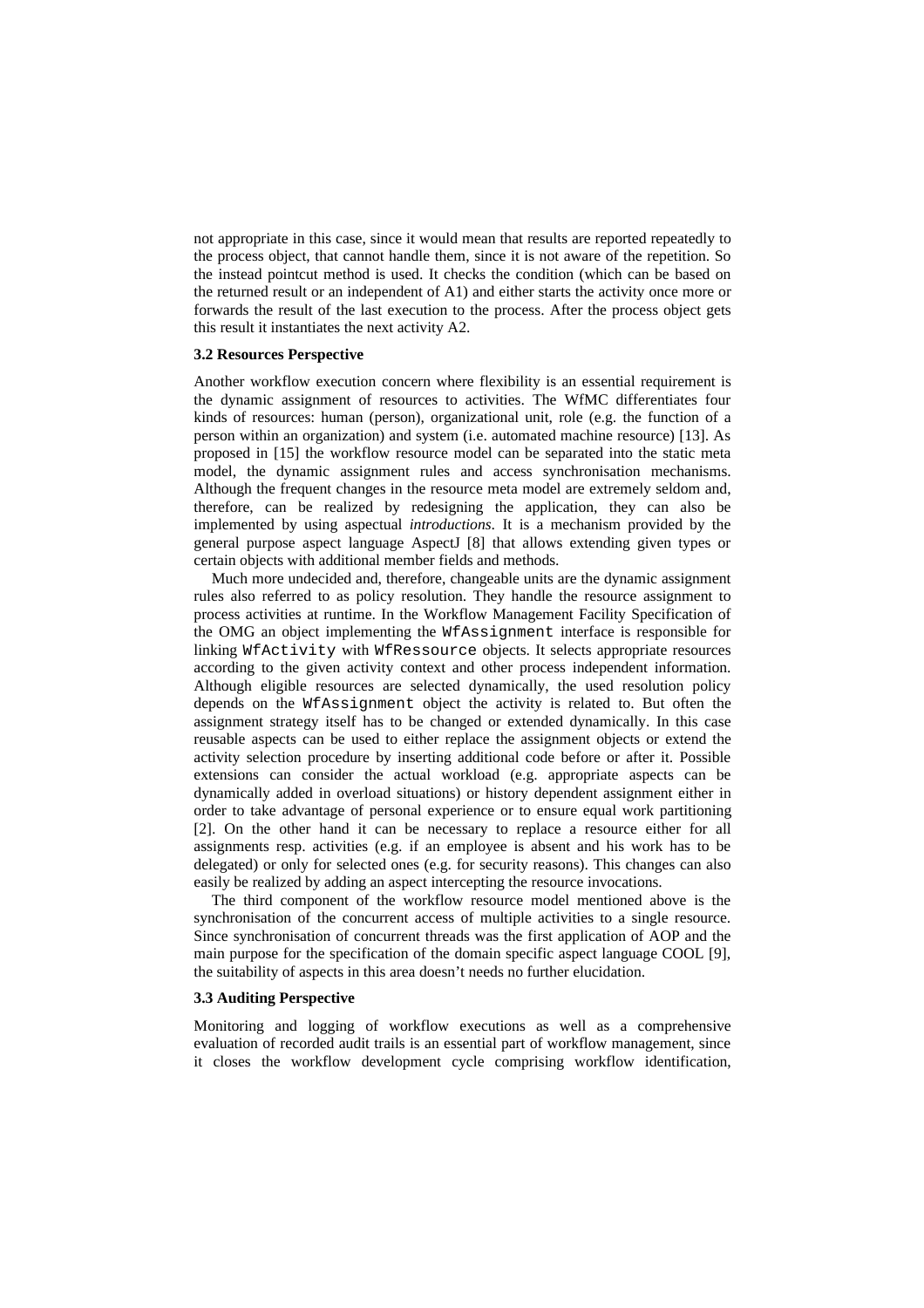modelling, implementation, execution and controlling [11]. The main tasks of workflow auditing are acquisition of execution data, its analysis and the utilization of the results. Both acquisition and utilization can be differentiated in short and long term, as well as active and passive approaches.

In the OMG Workflow Management Facility the acquisition of execution data is realized by the WfEventAudit and its subtypes which record certain types of workflow events (e.g. process or activity start and termination, context and result changes etc.). But this scheme means a passive way of acquisition, even if using the OMG Notification Service as proposed in [10], because only events published by workflow execution objects can be received. An active acquiring component can obtain arbitrary information it is interested in. It can be achieved by implementing the acquisition with the help of aspects. In the case of object-oriented (and especially OMG compliant) implementations all the relevant execution events can be detected by appropriate pointcuts. An arbitrary replacement or combination of multiple aspects without any modification of execution objects provides the necessary flexibility. For example the short term acquisition aspect providing an order processing status for a customer can be combined with an aspect implementing a long term history logging.

Using aspects modules implementing different analysis methods for audit data can be dynamically added or replaced. While passive utilization implies simple recording and/or visualisation of the results an active approach intends an intervention in the workflow execution. Long term utilization means changes to the process models that influence all future executions. Short term intervention concerns the current running process instances and can be realized by aspects adding or replacing activities and modifying control flow as described in the section 3.1, or changing the context data.

### **4 Summary**

In this position paper we proposed an approach for the dynamic evolution of workflow instances by using aspects. It allows flexible process adaption and reuse of both the object-oriented process implementation and the adopting aspects. The changes can either be caused externally or triggered by the auditing component that can be realized by aspects too. In that way a cyclic workflow improvement can be realized.

Unfortunately the most implementations of aspect languages only support static aspect weaving at the pre-compile time (a good overview is e.g. offered by [4]). Though if using this languages a workflow has to be restarted, in order to be changed, the aspect-based adaption still allows the reuse of both primary workflow implementation and adapting aspects. Dynamic run-time aspect assignment is desirable, in order to realize automatic improvement cycle. The approaches allowing dynamic weaving are e.g. *AOP/ST* [1], that makes use of reflective capabilities of Smalltalk, or *Aspect Moderator Framework* [4], which is implemented in Java and introduces a special design pattern for objects aspects are assigned to. General purpose aspect language *Sally* [5] is an extension of Java realized by a pre-compiler. It also supports dynamic aspect assignment at the run-time.

Other potential application areas like process error handling are to be examined in the future. An open implementation issue is the aspect realization in distributed environments, which is especially important for workflow management systems.